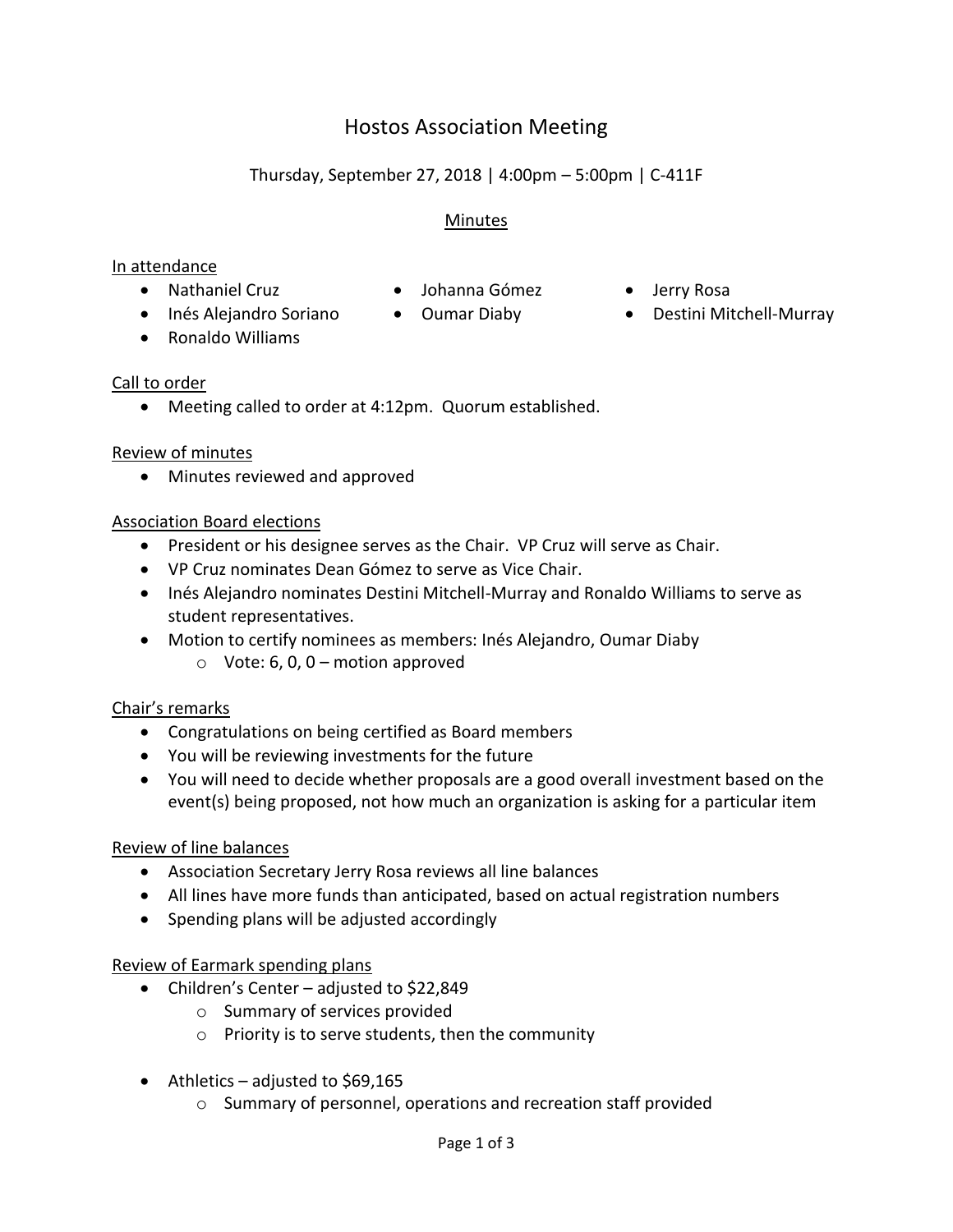- Leadership Development adjusted to \$5,783
	- o Summary of Scholarship Orientations, Leadership Forums, Leadership Film Series, National Model UN and supplies provided
- $\bullet$  Health & Wellness adjusted to \$5,479
	- o Change: Meditation class will continue, but instructor will teach for free
	- o "Stress Relief: Pausing Pain" will be added at a cost of \$650
	- $\circ$  Promotional and educational materials will be reduced by \$21 to match the available funds (\$5,479)
- $\bullet$  Student Activities adjusted to \$10,264
	- o Summary of semester-long and monthly events provided
	- $\circ$  Summary of other items (publicity materials and hardship assistance) also provided
- SGA Programming  $-$  adjusted to \$34,525
	- $\circ$  Clothing drive still determining whether a budget will be set aside or not
	- o Senator events Senators will submit proposals to hold events
- SGA Stipends adjusted to \$33,333
	- o Question: When will members receive their September stipend?
	- o Stipends are usually issued 2-3 weeks after the month concludes

#### Review of Club Assistance and Budget Cap models

- Association Secretary Jerry Rosa worked on model with student Board members
- Club collaboration recommended by SGA VP for Student Affairs
- Motion to set up Club Assistance line in the amount of \$3,950 and to approve budget caps – Inés Alejandro, Destini Mitchell-Murray
	- $\circ$  Vote: 6, 0, 0 motion approved (from Clubs & Organizations line)

## Review of Clubs & Organizations line proposals

- Dental Hygiene Club
	- $\circ$  Motion to approve budget in the amount of \$1,496.70 Oumar Diaby, Ronaldo Williams
		- Vote: 6, 0, 0 motion approved (from Clubs & Organizations line)
- Media Design Programs (All Majors Meeting)
	- o Motion to approve budget in the amount of \$200.89 Destini Mitchell-Murray, Inés Alejandro
		- Vote: 6, 0, 0 motion approved (from Clubs & Organizations line)
- Kwanzaa Celebration